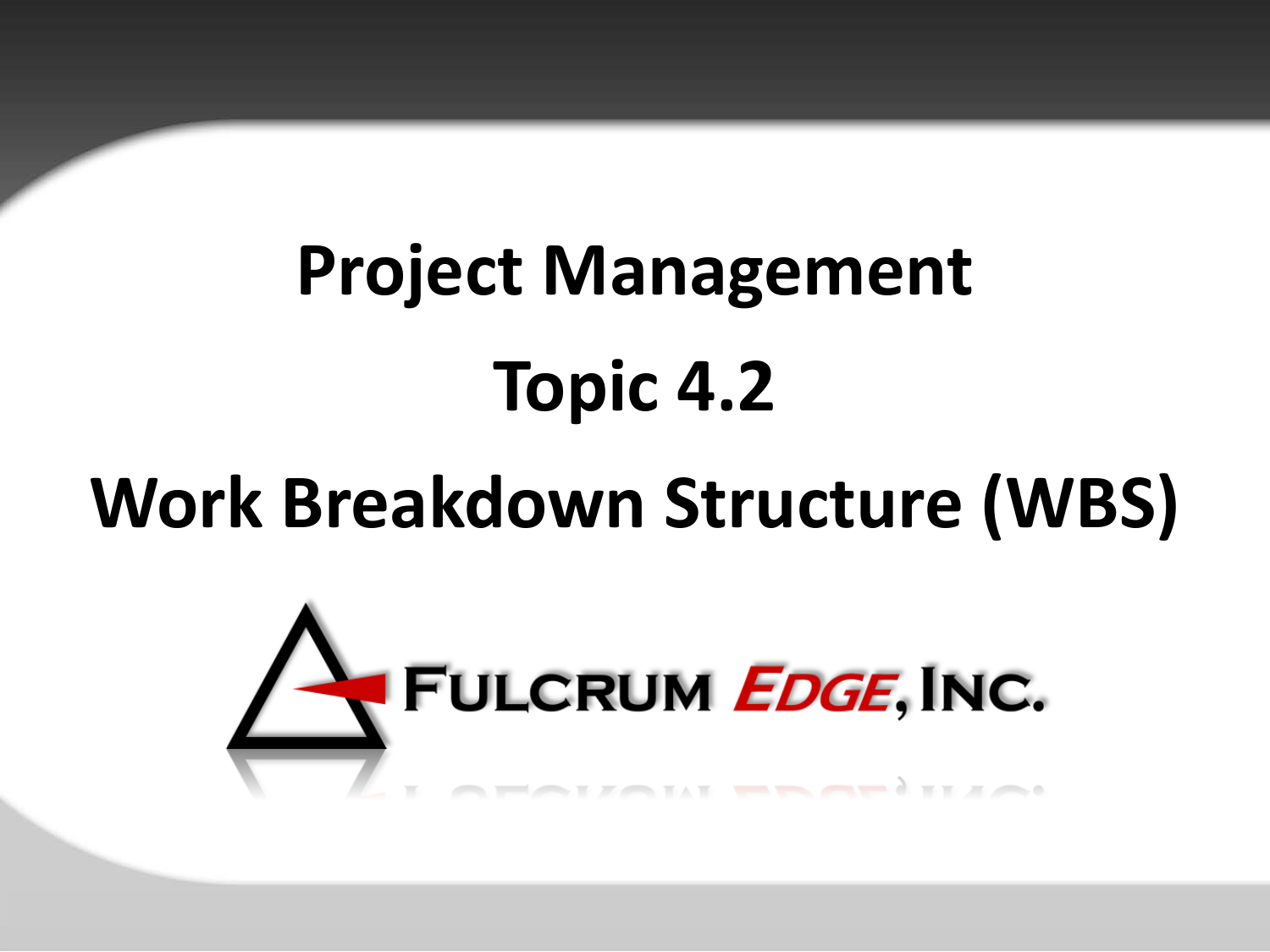### Work Breakdown Structure (WBS)

**WBS is the foundation of all project management functions involving …**

- Budgeting
- Scheduling
- Resource Allocation
- Tracking
- Evaluation

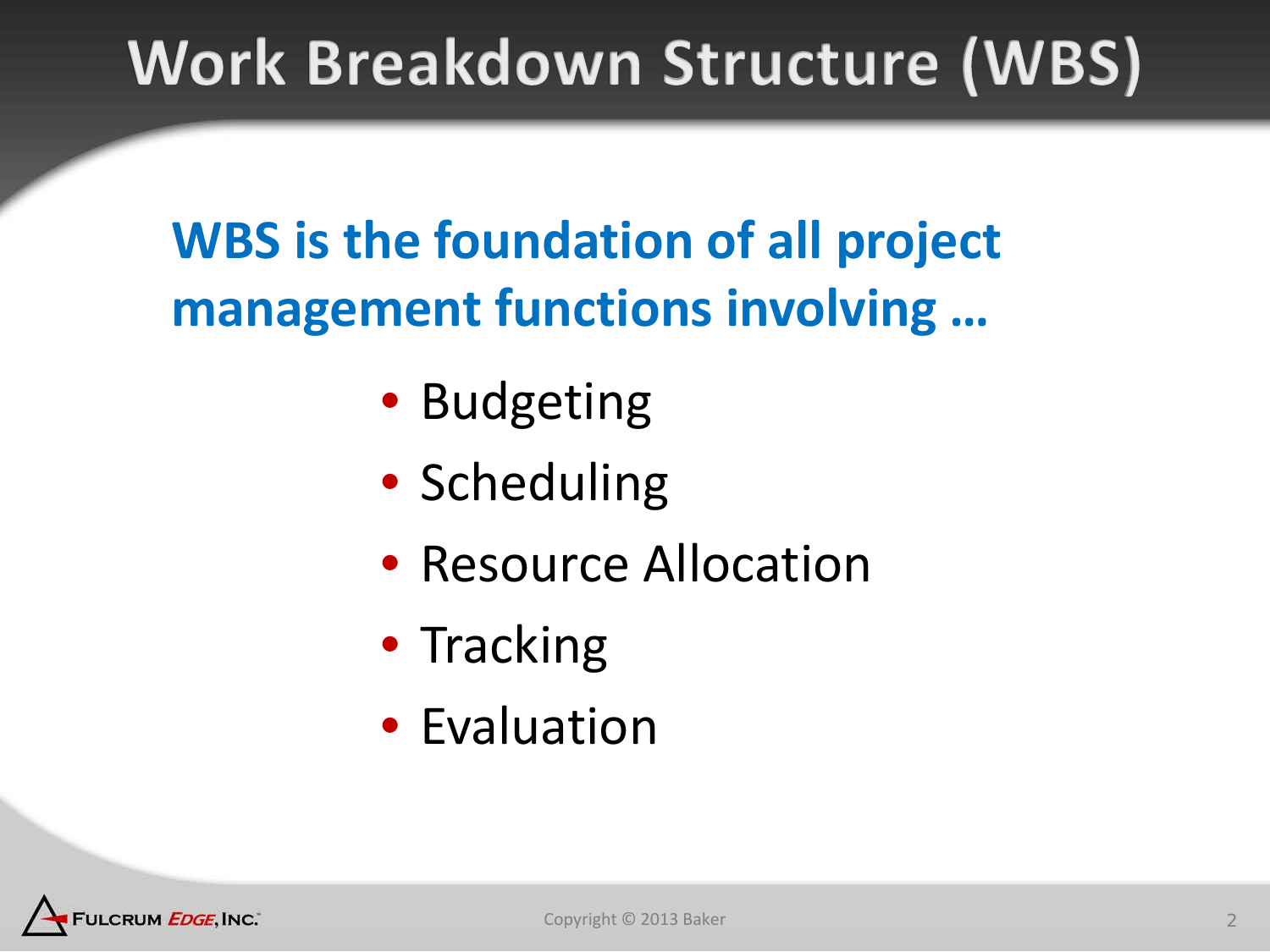### Work Breakdown Structure Contents

- Once the project objectives are set, a list of all activities required to complete the project is made.
- A WBS is a structured list of all the activities required to complete the project
- The WBS is displayed as a hierarchical tree of end items to be accomplished.
- Each item in the WBS is usually coded to identify its position in the list

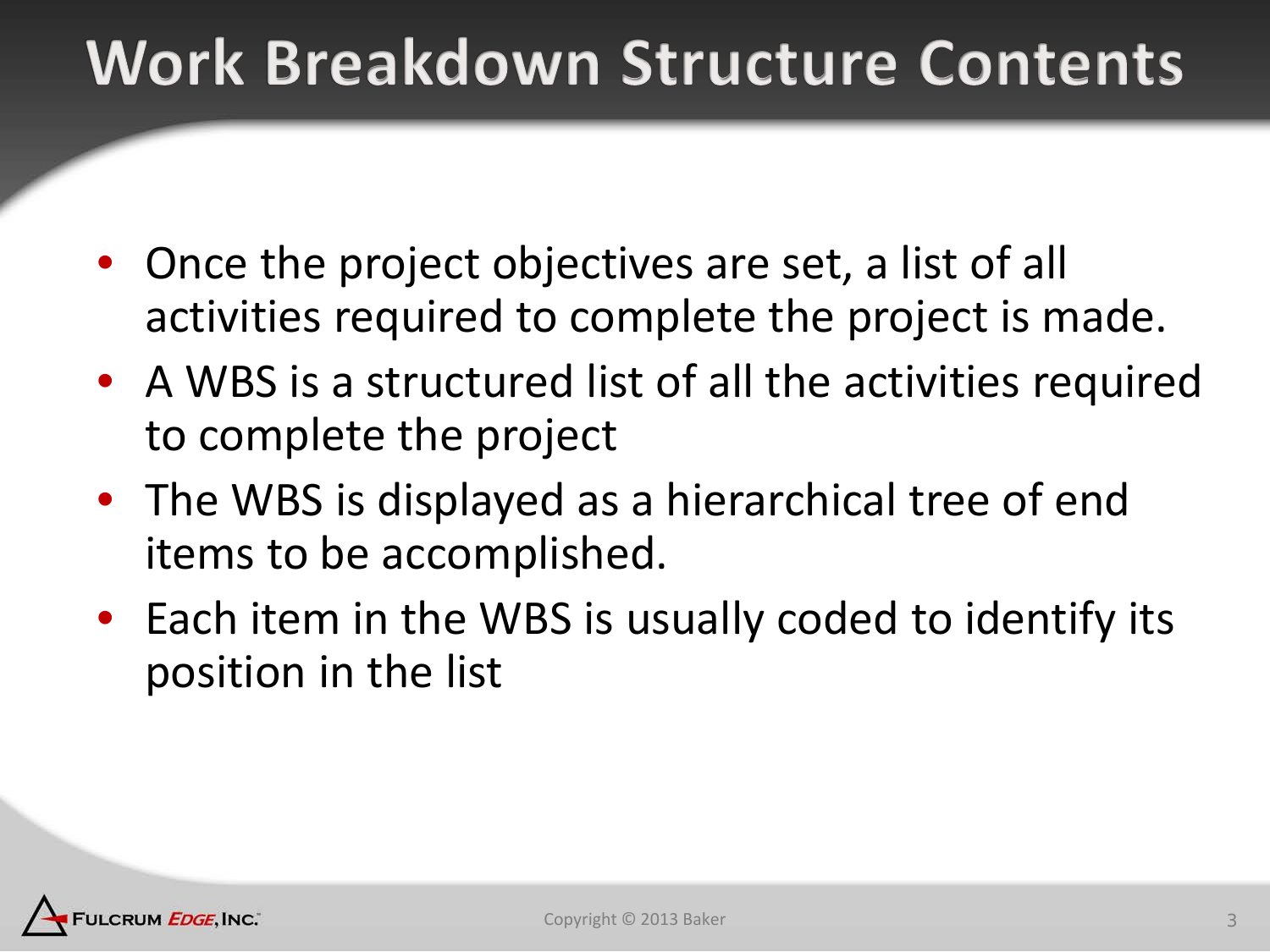### **WBS First Level Decomposition**

Project Phases

Functional Components

Major Deliverables

Sub-projects

Product Components

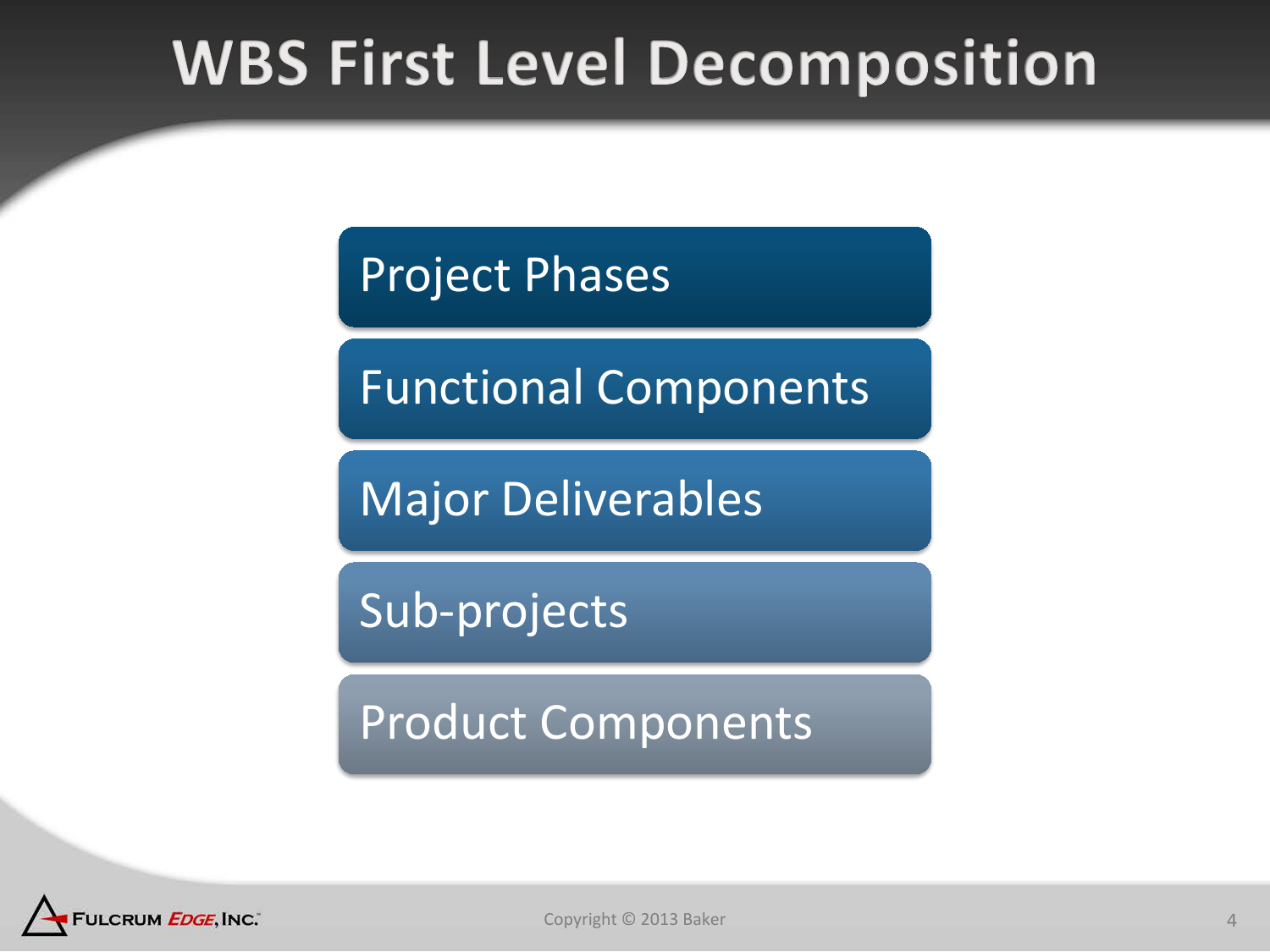### **4.2.1 Class Exercise**



#### Learn by Doing Project Management - Page 75



Copyright © 2013 Baker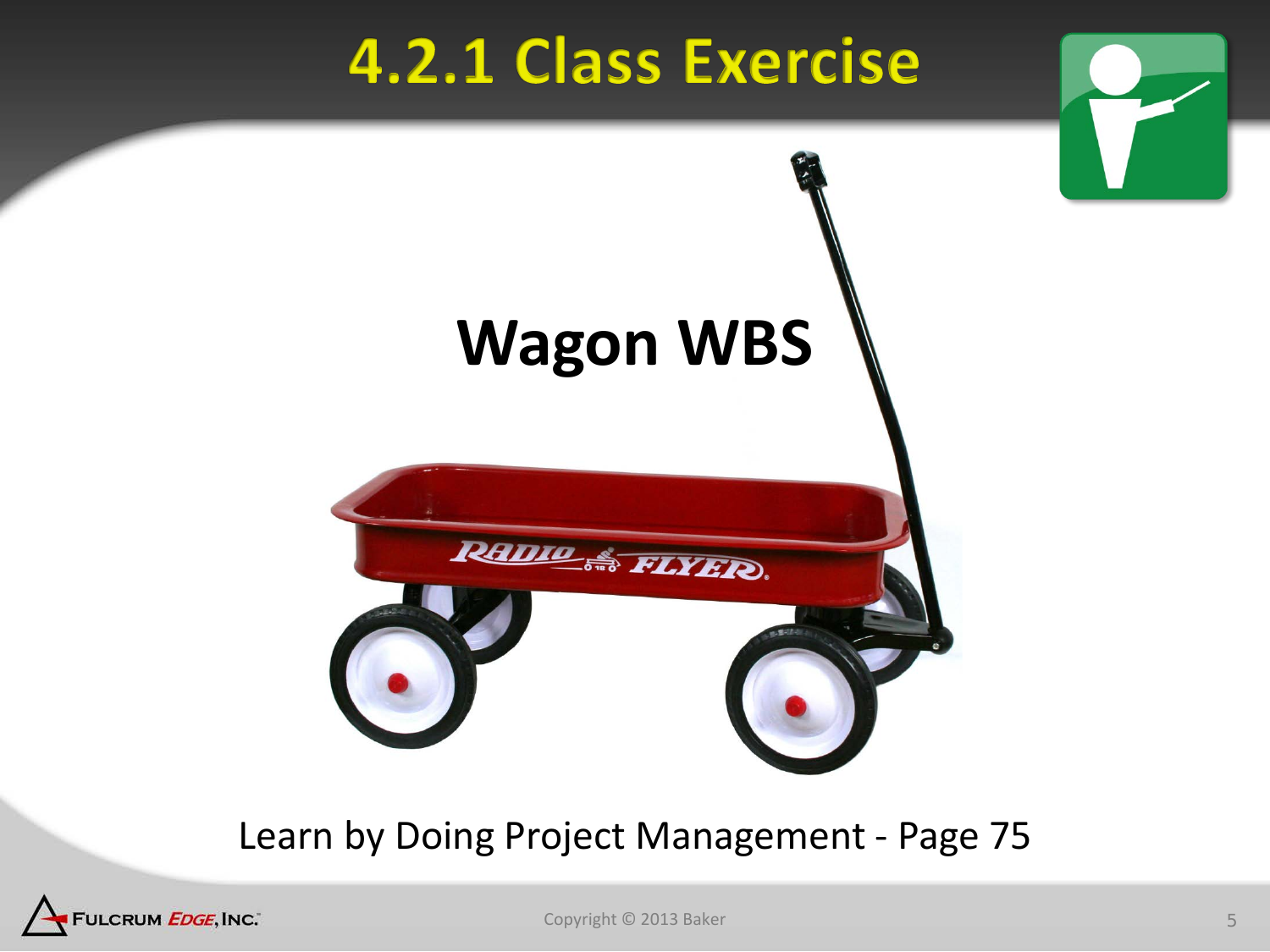### **4.2.1 Team Exercise**



## **Kitchen Project WBS**

### Learn by Doing Project Management Pages 76-77



Copyright © 2013 Baker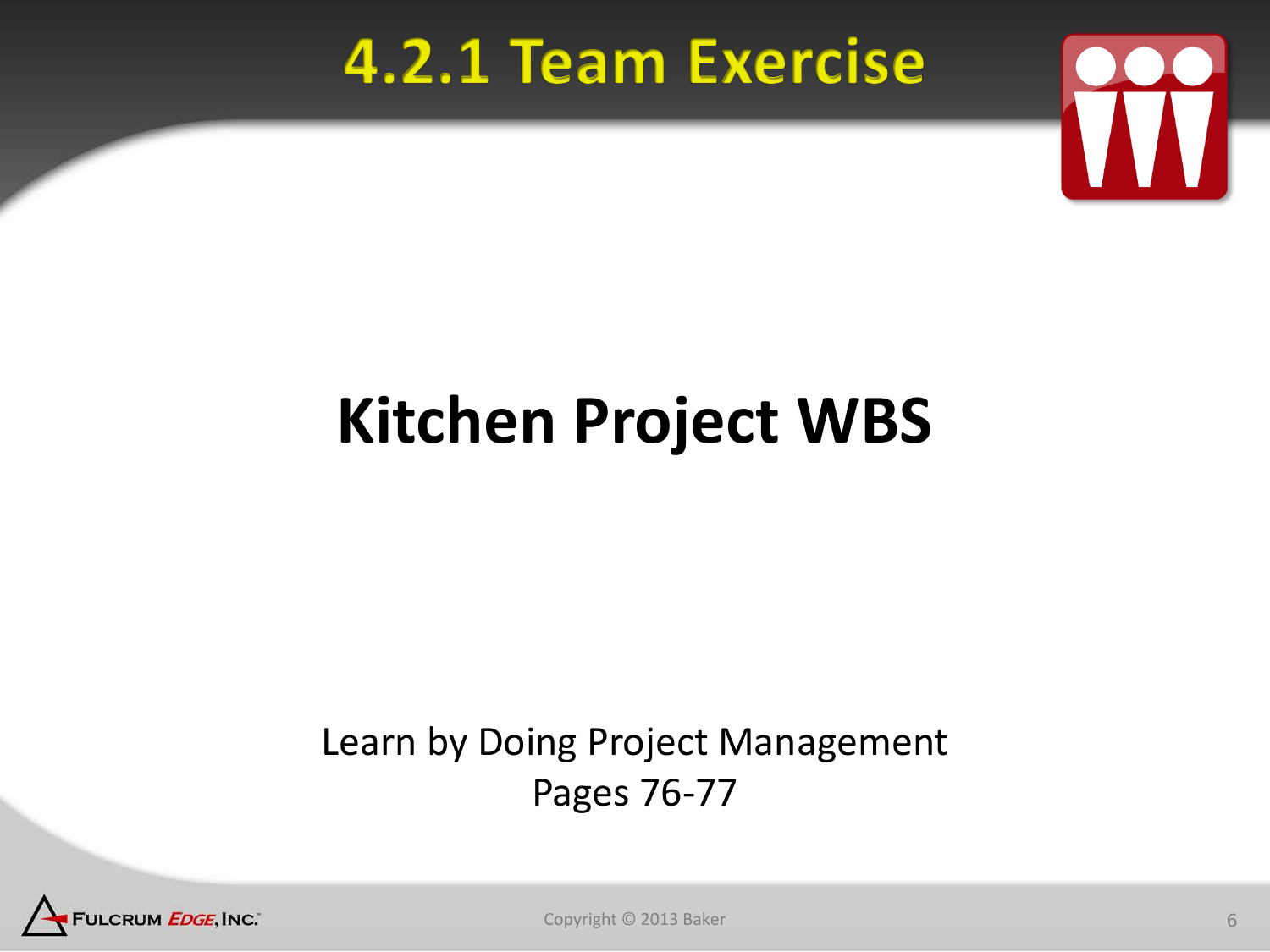### **Work Package**

- Lowest level in WBS
- It is the basis for estimating, scheduling, executing, monitoring, & controlling
- No specified number of levels
- Too much detail is inefficient, inhibits worker creativity, and creates a burden in reporting
- Too little detail yields poor estimates, surprises, and late problem identification